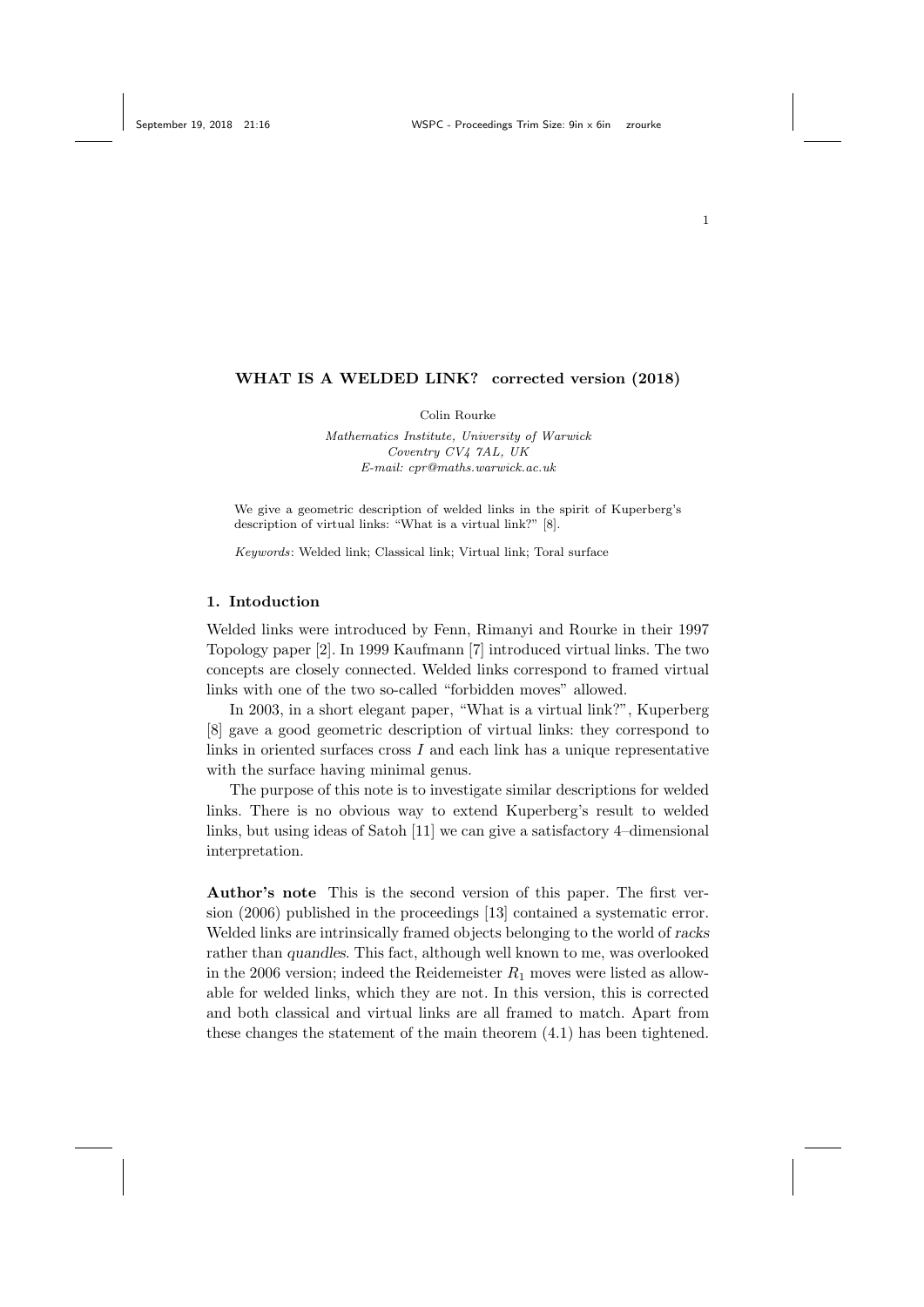It was possible to misunderstand the original version. The context is fibred embeddings and isotopies and these have local triviality conditions as is usual for fibred objects. These were not spelt out in the original version and the theorem was false as stated if interpreted literally.

I am grateful to the authors of [14] for drawing my attention to these errors.

There is a problem with terminology. The fact that welded links are intrinsically framed is not well known. Authors writing after the originators in [2] have often assumed that welded links are unframed and have allowable  $R_1$  moves. Indeed it was this change of usage which misled me into making the error in the original version. To avoid this problem in the future, I suggest that welded links in their original definition should now be referred to as *framed welded links* and welded links in which  $R_1$  moves are allowed should be referred to as unframed welded links. In this paper all welded links are framed.

### 2. Four classes of links

We define the various kinds of links that we consider by describing the corresponding allowable moves. This is done in Fig. 1.



Fig. 1. Allowable moves

Framed classical links are defined by the familiar Reidemeister  $R_2$  and  $R<sub>3</sub>$  moves. Across the figure come, in order, framed virtual links, welded links and unwelded links. The moves are cumulative from left to right, so that all the moves are allowed for an unwelded link. The new move allowed

2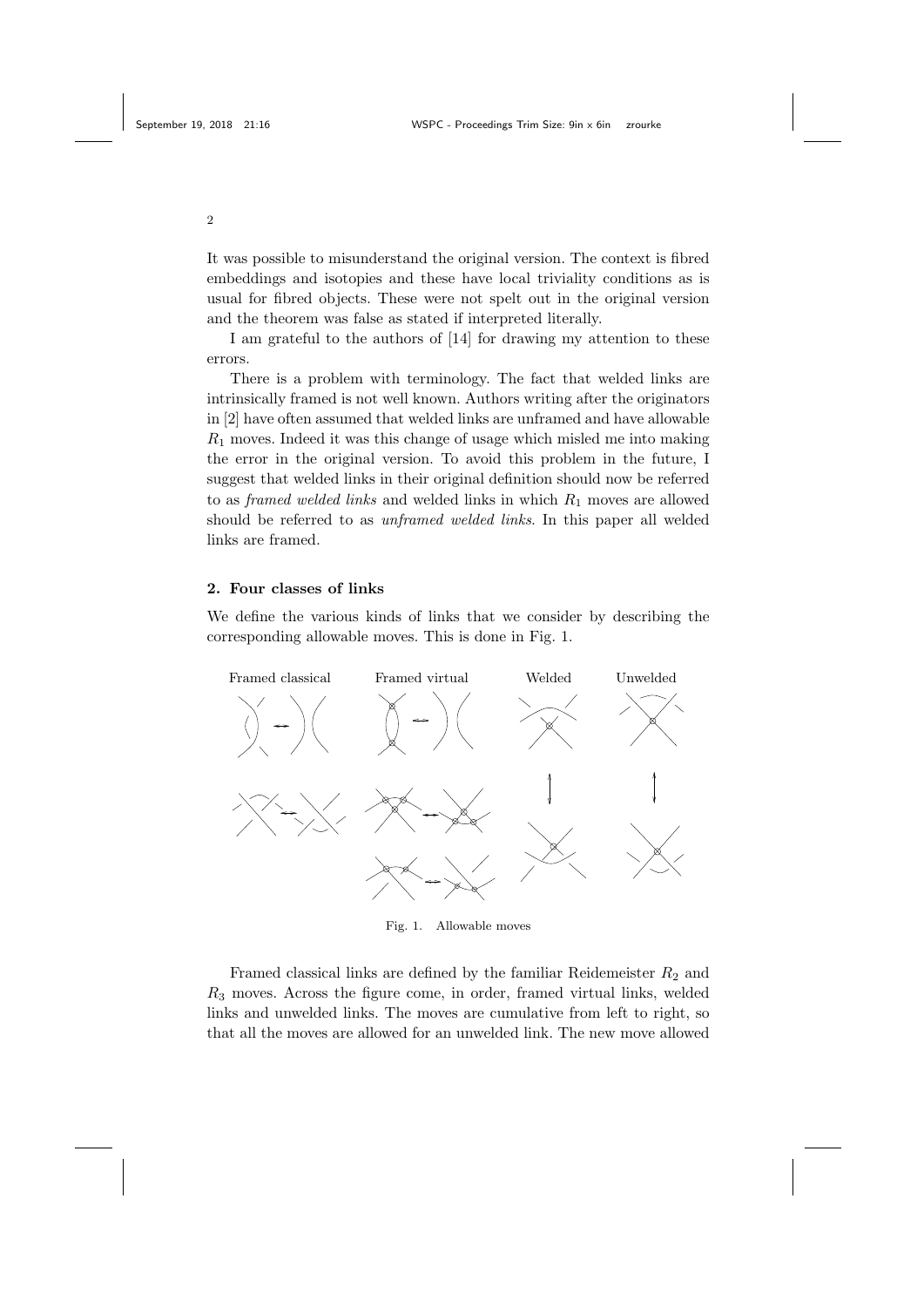for welded links and the further move allowed for unwelded links are known as the "forbidden moves" in virtual knot theory. The first move (the one allowed for welded links) suggests that the virtual crossing is fixed down on the page and this is why we called these objects "welded". The second suggests that the weld has come free and this is why I suggest that these be called "unwelded".

The definitions make it clear that there are natural maps:

#### FRAMED CLASSICAL  $\rightarrow$  FRAMED VIRTUAL  $\rightarrow$  WELDED  $\rightarrow$  UNWELDED

Where for example FRAMED CLASSICAL means equivalence classes of framed classical links. There is a similar diagram for knots. If  $R_1$  moves are allowed then by Nelson [9] or Kanenobu [6] an unwelded knot is always trivial. But if  $R_1$  moves are not allowed (as in this paper) then there are two writhe invariants: one of these is the usual writhe in  $\mathbb Z$  coming from counting ordinary crossings with sign and the other in  $\mathbb{Z}/2$  given by counting welded crossings mod 2. For unwelded links the situation is more complicated because there are also invariant linking numbers. Because of the welded crossings the number of over and under crossings of one component with another need not be equal and there are two independent linking numbers for a pair of components and therefore  $2\binom{n}{2}$  linking numbers in total. Fig. 2 shows a framed virtual link of two components with the left linked once *under* the right and the right linked once *over* the left.



Fig. 2. Framed virtual Hopf link

Using the methods of Nelson [9] or Kanenobu [6], it can be seen that these writhes and linking numbers form a complete set of invariants and we have the following theorem, of which a detailed proof (in the unframed case) has been given by Okabayashi [10; Theorem 8].

Theorem 2.1 (Classification of unwelded links). Equivalence classes of unwelded links of n components form a group under connected sum isomorphic to  $\mathbb{Z}^{n+2\binom{n}{2}} + (\mathbb{Z}/2)^n$ .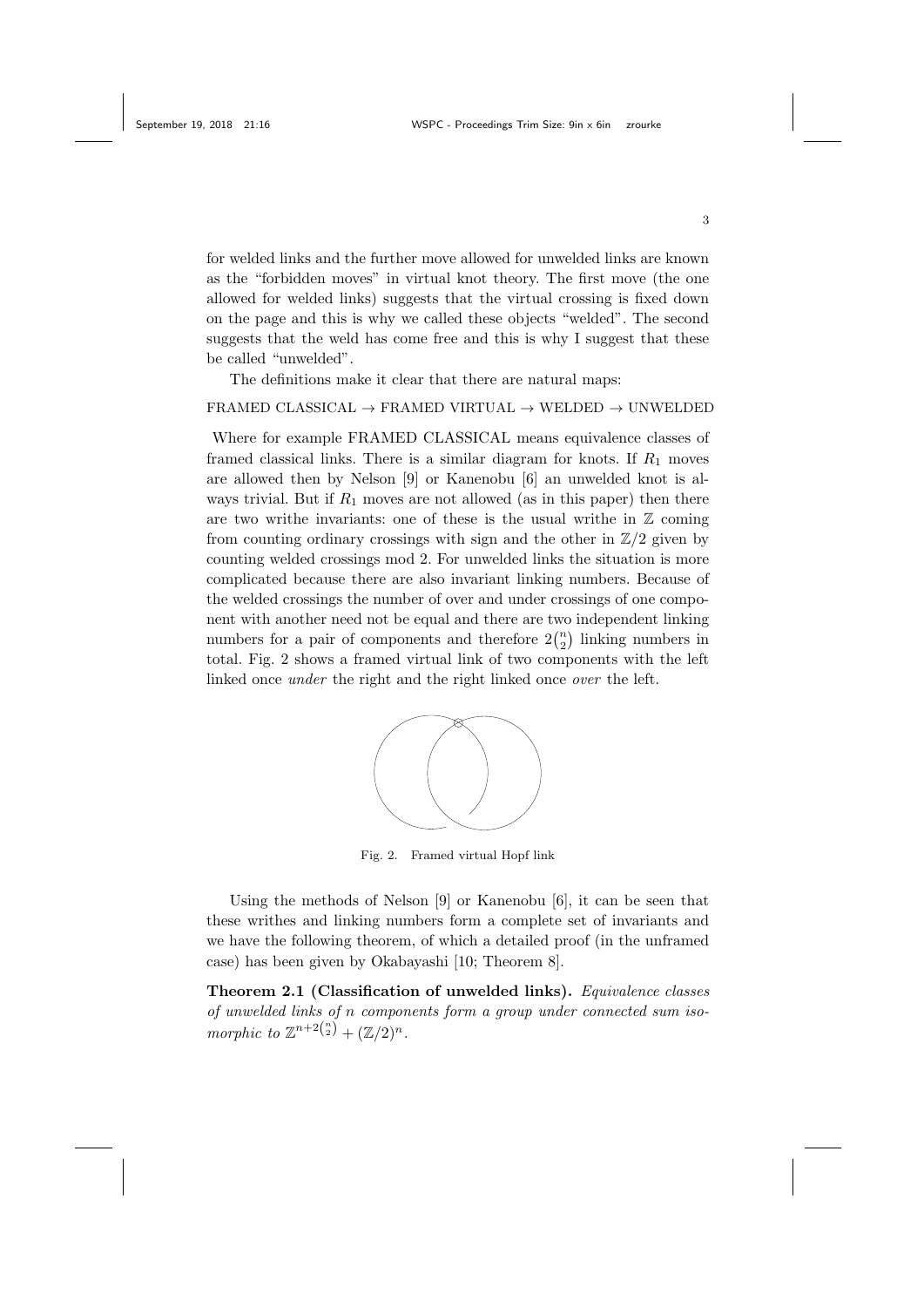The relationships between the other three classes of links are as follows:

#### Theorem 2.2. (Relationship between the other classes of links).

- (1) FRAMED CLASSICAL embeds as a proper subset of FRAMED VIR-TUAL.
- (2) FRAMED CLASSICAL embeds as a proper subset of WELDED.
- (3) FRAMED VIRTUAL maps onto but is not isomorphic to WELDED.



Remark 2.1. (2) answers a question of Paulo Bellingeri comunicated to me by Kamada [5].

## 3. Proof of theorem 2.2

(1) follows from (2) and (3): since FRAMED CLASSICAL embeds in WELDED it must embed in FRAMED VIRTUAL, and if FRAMED CLAS-SICAL mapped onto FRAMED VIRTUAL then since FRAMED VIRTUAL maps onto WELDED then it would map onto WELDED.

It is clear that FRAMED VIRTUAL maps onto WELDED, so to prove (3) it suffices to give an example of a non-trivial virtual link which is trivial as a welded link. Look at the virtual reef knot in Fig. 3.



Fig. 3. Virtual reef knot

It is clear that it is trivial as a welded knot since the two loops can be pulled over the welded crossings. To see that it is non-trivial as a virtual knot, consider the reflection in a horizontal plane—the welded reef knot in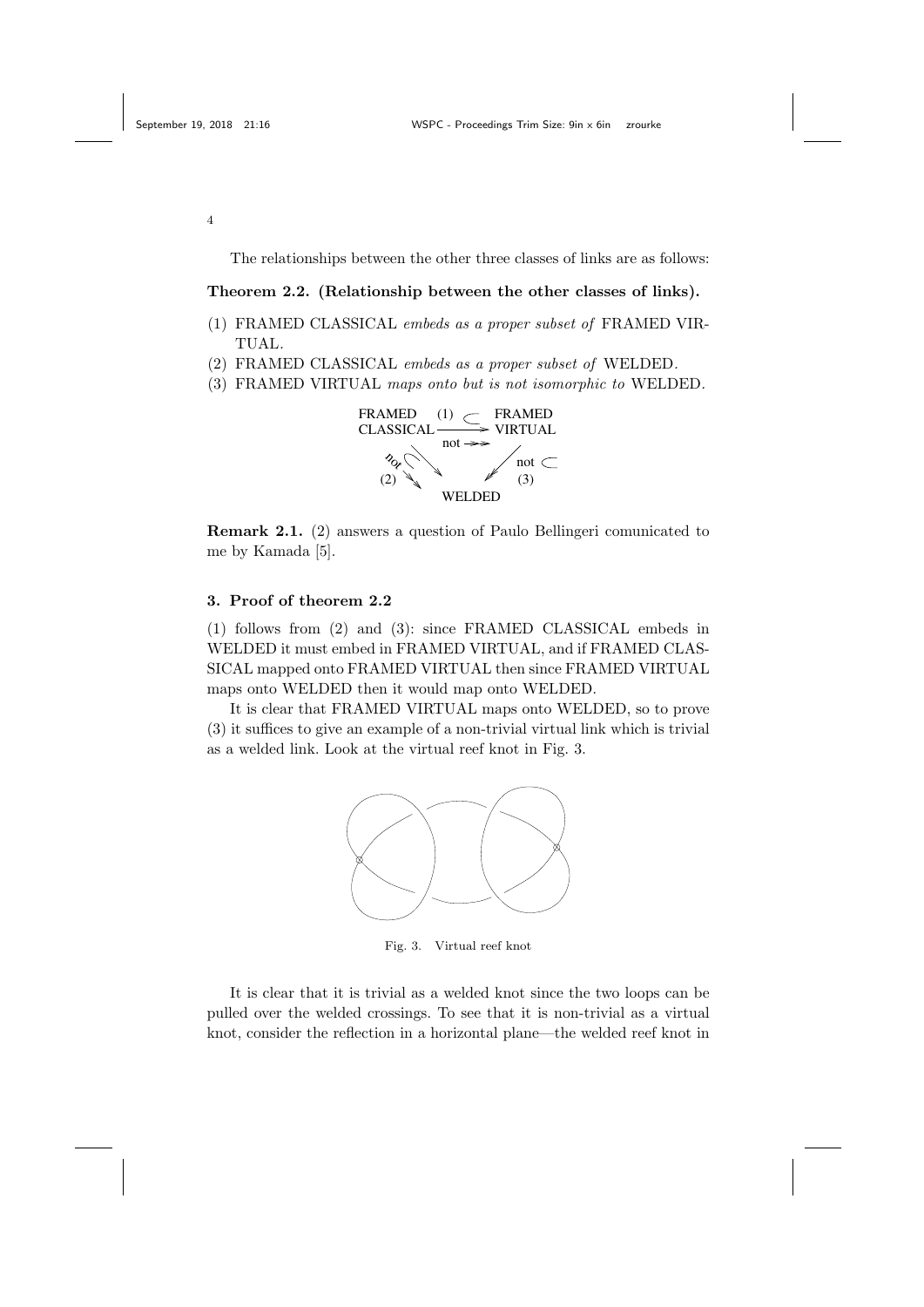Fig. 4. This is non-trivial as a welded knot, because the fundamental group (which along with the fundamental rack is defined for welded links [2]) is not Z. You can read this from the diagram. Both the rack and the group have presentation  $\{a, b \mid a^b = b^a\}$ . As a group this is the Baumslag–Solitar group  $B(2,1)$ . To see that this group is non-abelian add the relators  $a^2 = b^2 = 1$ , then a quick computation shows that  $(ab)^3 = 1$  and the resulting group is the symmetric group  $S_3$ .



Fig. 4. Welded reef knot

If the virtual reef knot were trivial as a virtual link, then by symmetry so would the welded reef knot (virtual moves are symmetric under change of crossing) and therefore it would be trivial as a welded link.

Now the Baumslag–Solitar group  $B(2, 1)$  is not a 3-manifold group (Heil [4], see also Shalen [12]), and hence there is no classical link which is equivalent to it, proving that FRAMED CLASSICAL does not map onto WELDED.

The only part of the theorem left to prove is that FRAMED CLASSI-CAL embeds in WELDED. This follows from the fact already mentioned that the fundamental rack of a framed classical link extends to welded links. The basic classification theorem for links in terms of racks (see eg, [1; Theorem 5.6]) says that the fundamental rack is a complete invariant for framed classical links. Therefore if two framed classical links are equivalent as welded links then their fundamental racks are isomorphic and they are equivalent as framed classical links as required.

### 4. Toral surfaces

As we have seen, there are welded knots whose fundamental group is not a 3–manifold group. It follows that we cannot find a representation of welded links as links in 3–manifolds with a corresponding fundamental group. This is also true for virtual links, where we have Kuperberg's representation. It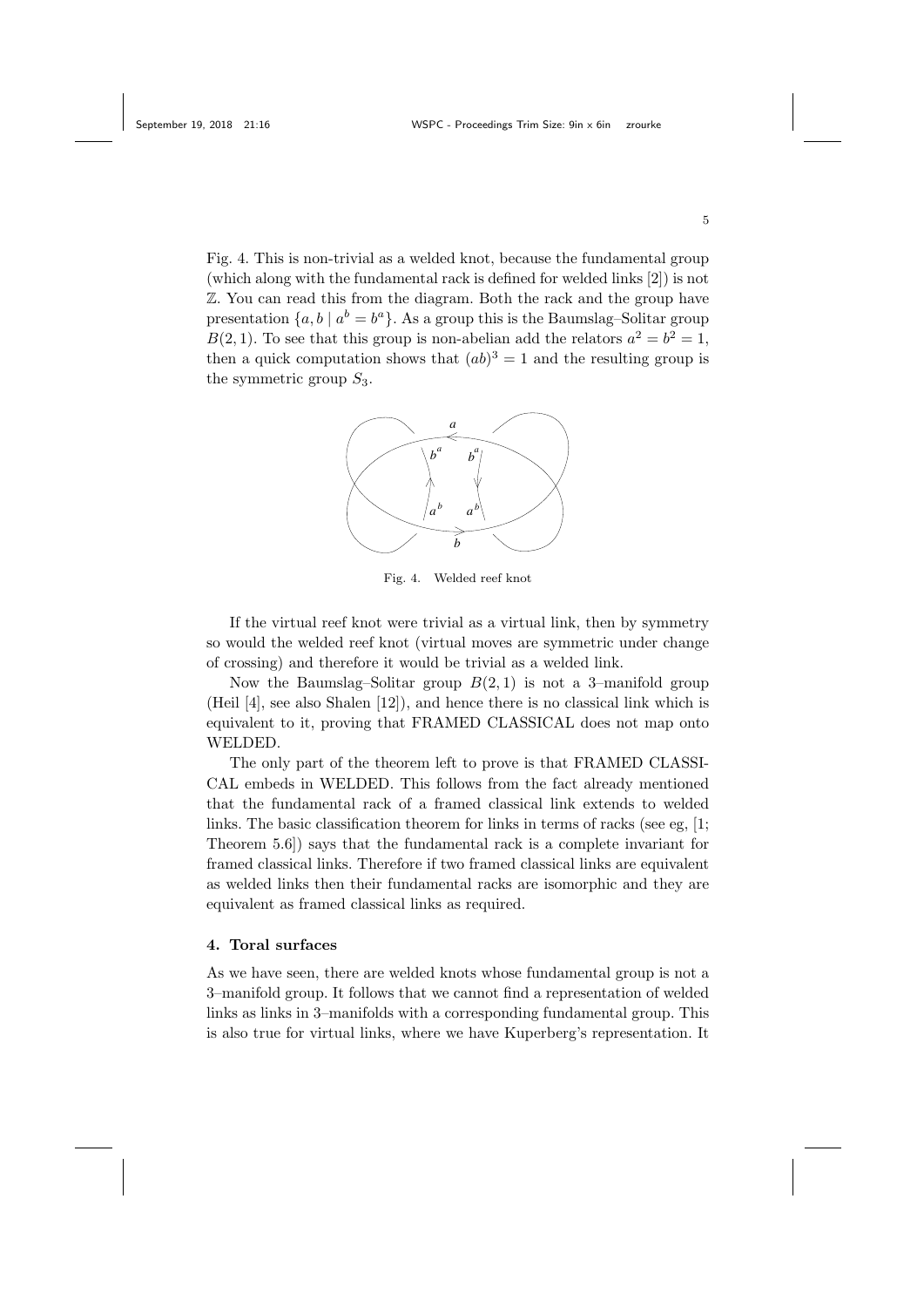turns out that the fundamental group in this case has the interpretation of the *reduced fundamental group*—the fundamental group of  $S \times I/S \times \{0\}$ (this follows from the corresponding statement for racks, see [3; Lemma 3.3 and below Thorem 4.5]).

It is possible that the Kuperberg representation could give a similar representation for welded links. The relevant question is this:

Question 4.1. Is the minimal representation of a welded links (amongst virtual lifts) unique?

The evidence is that the answer is "No". The forbidden move changes the virtual link drastically and it is unlikely that the corresponding minimal representations will be the same. However I do not have a specific example of this.

But if we move up to four dimensions then we can represent a given virtual or welded link by an embedding of a number of tori and moreover the fundamental group is correct without the need for any reduction. The relevant idea here is due to Satoh [11]. Satoh gives a representation, and with a small modification his construction can be used to give a classification using toral surfaces.

Think of  $\mathbb{R}^4$  as the product  $\mathbb{R}^2 \times \mathbb{R}^2$  equipped with the *projection*  $p: \mathbb{R}^2 \times$  $\mathbb{R}^2 \to \mathbb{R}^2 \times \{0\}$ . Accordingly call the subsets  $\{x\} \times \mathbb{R}^2$  the *fibres* of  $\mathbb{R}^4$ .

By a *torus* we mean a copy of  $S^1 \times S^1$  and we call the subsets  $\{x\} \times S^1$ ,  $S<sup>1</sup>$ -fibres and the first factor the base. A toral surface is a collection of tori embedded *fibrewise* in  $\mathbb{R}^4$ . In other words each  $S^1$ -fibre of each torus lies in a fibre of  $\mathbb{R}^4$  and the collection is locally trivial: there is a neighbourhood of each point in the domain on which the embedding is equivalent over the induced map  $C \to \mathbb{R}^2 \times \{0\}$  to the product with an interval included in a fibre of  $\mathbb{R}^4$  where C is the union of the bases in the collection.

Each fibre of  $\mathbb{R}^4$  contains a number of  $S^1$ -fibres possibly arranged as in Fig. 5.

Theorem 4.1 (Classification of welded links). There is a natural bijection between equivalence classes of welded links and fibrewise isotopy classes of toral surfaces. Here fibrewise means that the isotopy is through toral surfaces and the collection is locally trivial over  $C \times I \to \mathbb{R}^2 \times \{0\} \times I$ .

## 5. Proof of theorem 4.1

The induced map  $C \to \mathbb{R}^2 \times \{0\}$  gives a diagram in  $\mathbb{R}^2$ . By moving into general position, this diagram is immersed with a number of double points.

6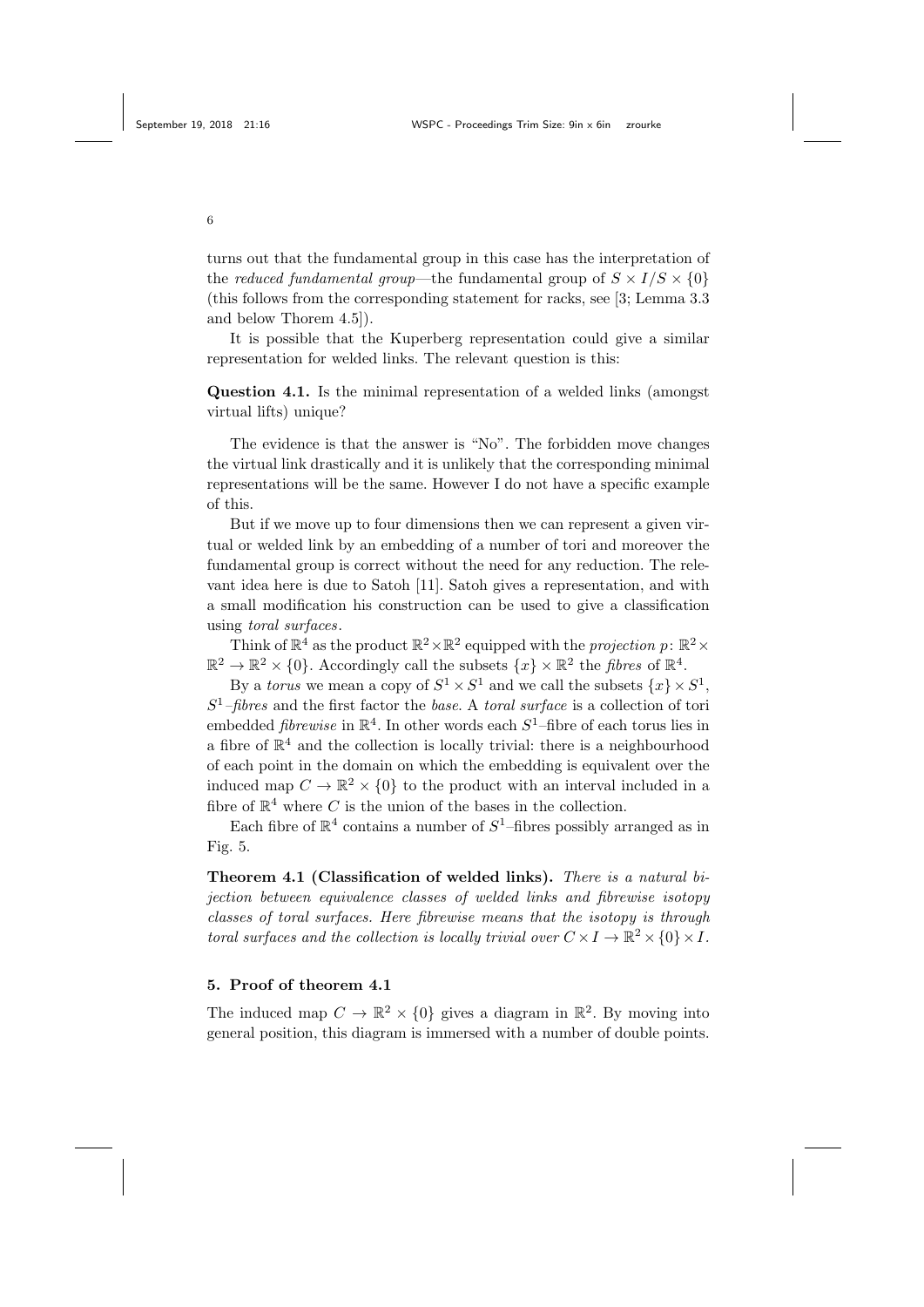

Fig. 5. A typical fibre

The fibre over each double point contains two  $S^1$ -fibres which can have one of two arrangements, drawn in Fig. 6. On the left, the circles are nested and we interpret this as a classical crossing in the diagram (with the outer circle corresponding to the upper strand) and on the right the circles are unnested and we interpret this as a virtual (or welded) crossing.



Fig. 6. Double points

Now consider an isotopy through toral surfaces. Again, using general position, the critical times correspond to standard Reidemeister moves on the diagram. The definition of fibrewise isotopy implies that the diagram moves by a regular homotopy and therefore there are no  $R_1$  moves. (Note there was an error at this point in the 2006 version. It was incorrectly stated that there are  $R_1$  moves.) There are two  $R_2$  moves where two fibres (of the same type) merge into one-another and dissapear.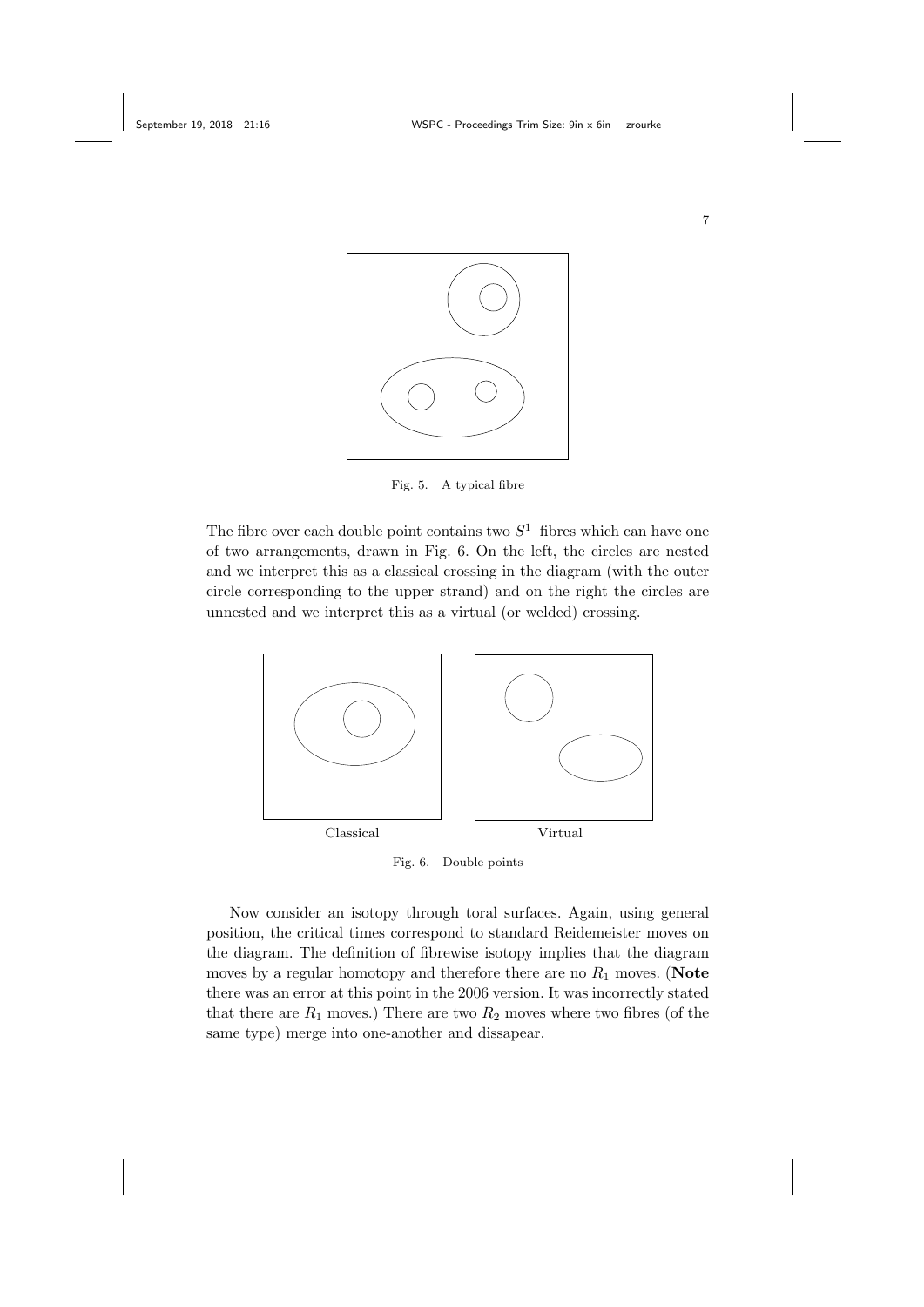Turning now to  $R_3$  moves, there is a triple point in the middle of the move and there are three corresponding arrangements of  $S^1$ -fibres drawn in Fig. 7.



Fig. 7. Triple points

On the left, all three crossings are classical and this projects in  $\mathbb{R}^2$  to a classical  $R_3$  move. In the middle, all three are virtual and this projects to a virtual  $R_3$  move. Finally, on the right, two crossings are classical and the third is virtual and this projects to the welded  $R_3$  move (the first "forbidden move").

We have shown that a toral surface determines a welded knot and that a fibrewise isotopy determines an equivalence through allowable moves. The converse (the construction of a corresponding toral surface from a diagram and an isotopy from a sequence of moves) is a simple exercise.

## Acknowledgements

I would like to thank the organisers of the conference "Intelligence of lowdimensional topology", for excellent organisation and a stimulating environment, and Seichi Kamada in particular for asking the question [5] which triggered the work presented here. Thanks also to Walter Neumann for helpful comments and information about the Baumslag–Solitar groups.